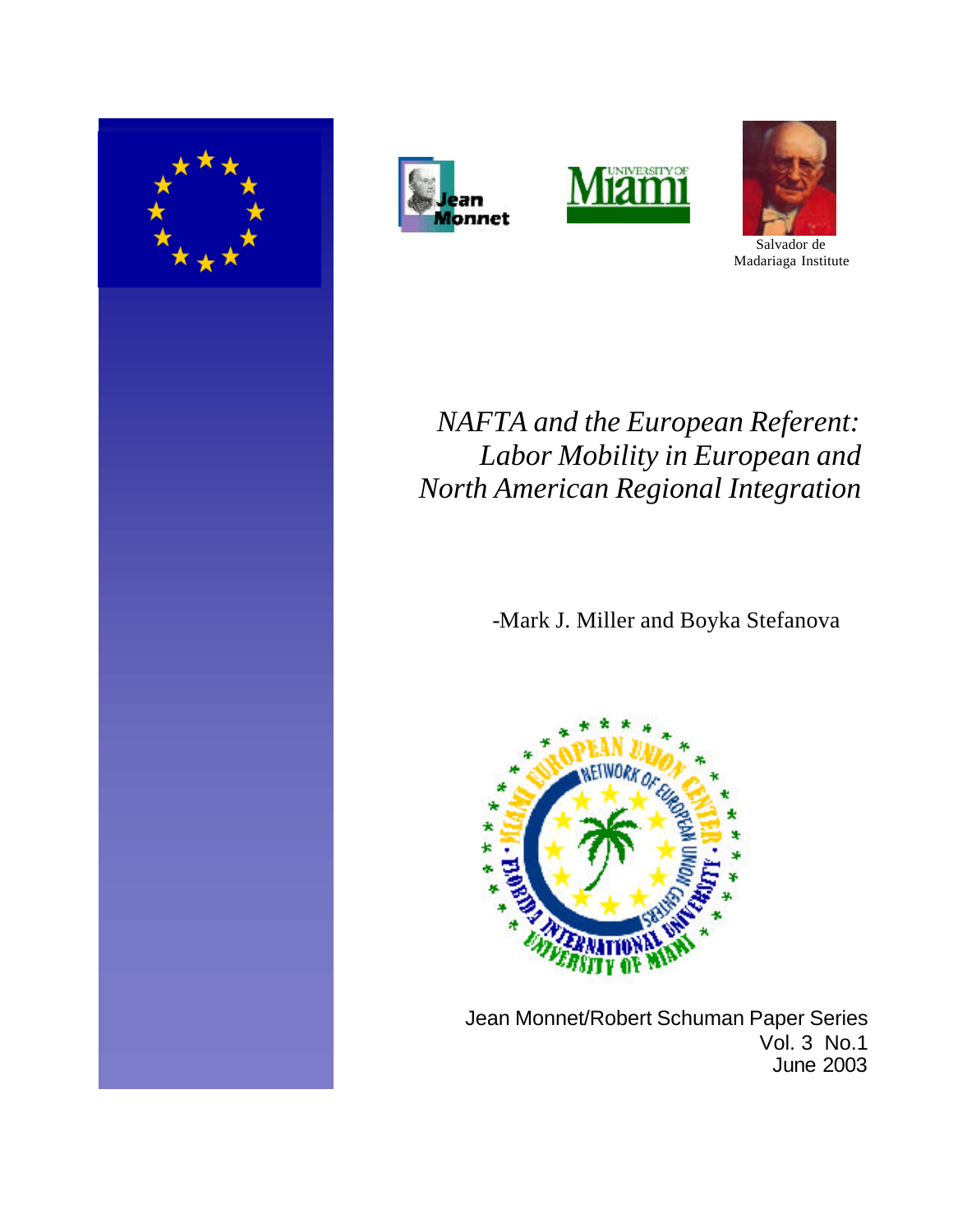#### **The Jean Monnet/Robert Schuman Paper Series**

The Jean Monnet/Robert Schuman Paper Series is produced by the Jean Monnet Chair of the University of Miami, in cooperation with the Miami European Union Center.

These monographic papers address issues relevant to the ongoing European Convention which will conclude in the Spring of 2003. The purpose of this Convention is to submit proposals for a new framework and process of restructuring the European Union. While the European Union has been suc cessful in many areas of integration for over fifty years, the European Union must take more modern challenges and concerns into consideration in an effort to continue to meet its objectives at home and abroad. The main issues of this Convention are Europe's role in the international community, the concerns of the European citizens, and the impending enlargement process. In order for efficiency and progress to prevail, the institutions and decision-making processes must be revamped without jeopardizing th e founding principles of this organization. During the Convention proceedings, the Jean Monnet/Robert Schuman Papers will attempt to provide not only concrete information on current Convention issues but also analyze various aspects of and actors involved in this unprecedented event.

The following is a list of tentative topics for this series:

- 1. The challenges of the Convention: the ability to govern a supranational Europe or the return to intergovernmental cooperation?
- 2. How will the member states figure in the framework of the Convention?
- 3. The necessity to maintain a community method in a wider Europe.
- 4. Is it possible for the member states to jeopardize the results of the Convention?
- 5. The member states against Europe: the pressures on and warnings to the Convention by the European capitals.
- 6. Is it possible that the Convention will be a failure? The effects on European integration.
- 7. Similarities and differences between the European Convention and the Philadelphia Convention of 1787.
- 8. The role of a politically and economically integrated Europe in the governance of the world.
- 9. How important is European integration to the United States today?
- 10. The failure of a necessary partnership? Do the United States and the European Union necessarily have to understand each other? Under what conditions?
- 11. Is it possible to conceive a strategic partnership between the United States, the European Union and Russia?
- 12. Russia: a member of the European Union? Who would be interested in this association?

Miami European Union Center **Jean Monnet Chair Staff:** University of Miami Joaquín Roy (Director) 1531 Brescia Avenue Aimee Kanner (Editor) Coral Gables, FL 33146-3010 Roberto Domínguez (Research Assistant) Phone: 305 -284 3266; Fax: 305 -284 4875 Nouray Ibryamova (Research Assistant)<br>E-Mail: irov@miami.edu Mariela Arenas (Research Assistant) Webs: www.miami.edu/international -studies/euc www.euroy.org; www.miamieuc.org

Mariela Arenas (Research Assistant)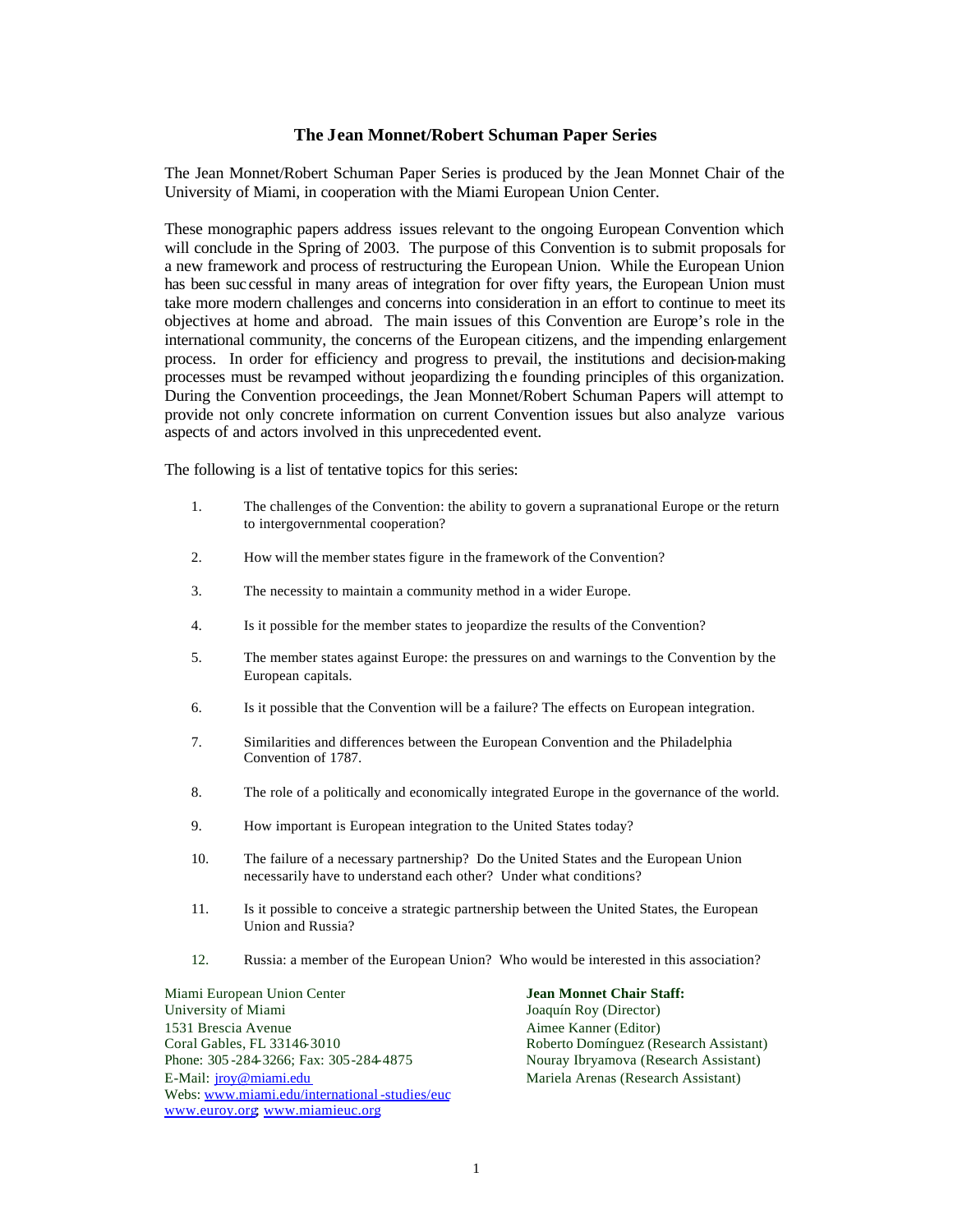Mark J. Miller and Boyka Stefanova<sup>\*</sup>

The Jean Monnet Chair University of Miami Miami, Florida June 2003

<sup>∗</sup> Mark Miller is Professor at the University of Delaware. Boyka Stefanova is a Ph.D. candidate at the University of Delaware.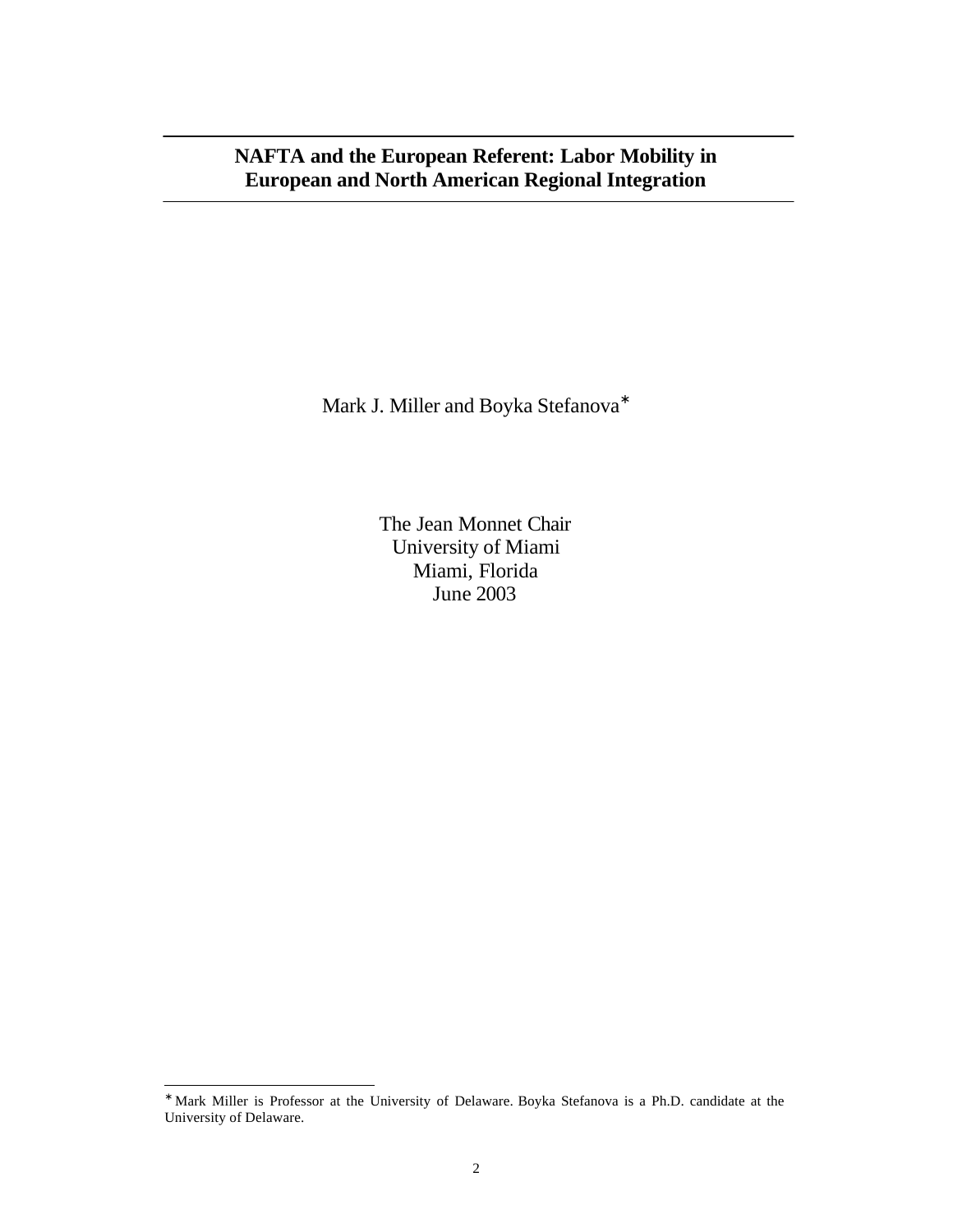The election of Vicente Fox in Mexico and of George W. Bush in the United States led to a short-lived bilateral "honeymoon" in 2001 that waned prior to the terrorist attacks of September 11, not after them. One aspect of the honeymoon period involved recurrent allusions to a European referent for NAFTA in US and Mexican press cove rage of a possible immigration policy initiative. In several declarations, most notably President Fox's speech at the Ottawa summit of the NAFTA partners in 2001, he spoke of his vision of a border-free North America where workers enjoyed freedom of movement. The seeming European referent for NAFTA, then, was freedom of movement within the European space guaranteed European citizens under Articles 48 and 49 of the Treaty of Rome.

If President Fox and other advocates of a US-Mexico immigration policy initiative actually espouse an Article 48-like freedom of labor mobility within NAFTA, they would appear to be overlooking fundamental differences between regional integration in North America and Europe. We suggest that the Turkish-EU and Moroccan-EU relationships constitute a more appropriate European referent for NAFTA than Article 48. Turkish and Moroccan bids for membership in the EC and EU failed for many reasons, but above all because of the prospect for large-scale emigration by Turks or Moroccans to other member-states long after the end of a transition period.

## **Two Different Creatures**

l

The history of European federalism pre-dates World War II. But the trauma of the Holocaust and the vast destruction of the two world wars convinced European leaders of a need for regional integration in order to prevent recurrence of war. Subsequent regional integration in Europe was security-driven, and involved a European governance project. While Europeans differed in their approaches to regional integration, the founders of the European Coal and Steel Community (ECSC) launched a federalist project that was to evolve incrementally. A vision of freedom of worker or employee mobility already informed the creation of the ECSC.<sup>1</sup>

It is important to recall, however, that Italy's strategy to facilitate emigration through regional integration encountered great resistance from ot her member-states. 2 While the Treaty of Rome was signed in 1957, Article 48 did not become effective until 1968. In the meantime, Italy had undergone a remarkable transformation, in large part attributable to its membership in the European Community. By the time Italians possessed freedom of labor mobility, they were little inclined to exercise the right. While Italians constituted the largest group of intra-EC "community workers", such

<sup>1</sup> A. Geddes, *Immigration and European Integration: Towards Fortress Europe?* (Manchester and NY: Manchester University Press, 2000), p. 45.

<sup>&</sup>lt;sup>2</sup> F. Romero, "Migration as an Issue in European Interdependence and Integration: The Case of Italy," in A. Milward, F. Lynch, R. Ranieri, F. Romero and V. Sørenson (eds.), *The Frontier of National Sovereignty* (London: Routledge, 1993).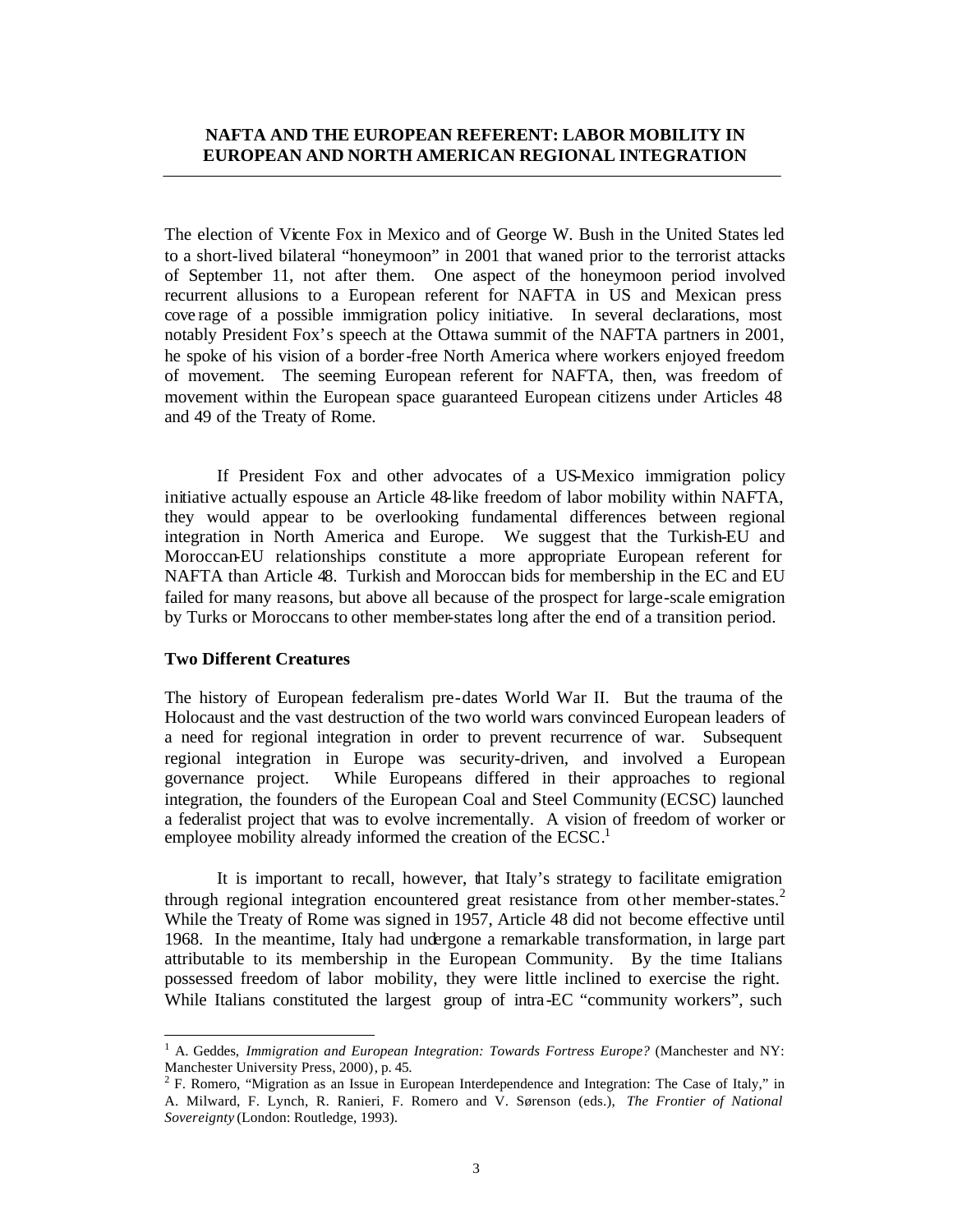workers comprised a very tiny share of the combined workforce of the  $EC^3$  By 1990, the foreign resident population from other EU states had grown to over 5.5 million in a total population of  $370$  million, about 1.5 percent of the EU's total population.<sup>4</sup> The relative paucity of labor mobility between member-states of the EC and the EU contrasts strikingly with the current situation within the NAFTA area, where some eight to nine million Mexican-born individuals reside in the United States, about half illegally. In 1972, there were only 750,000 Mexicans resident in the US.

European regional integration largely involved the melding of societies at similar levels of socio-economic development. The provision of deve lopment assistance to lagging areas within the European space helped narrow socio-economic disparities, in areas like Southern Italy which, in turn, reduced incentives for emigration under Article 48. Hence, the modest propensity to migrate for employment within the European space, while often decried, in fact reflects an underlying socio-economic reality that has a counterpart in the U.S.-Canadian relationship but not yet with Mexico.

NAFTA emerged in a different historical context. It was neither secur ity-driven nor did it involve a federalist project. Instead, it extended a free -trade area created in 1988 between Canada and the United States in response to, in retrospect, exaggerated apprehensions over the trade implications of the Single European Act. Indeed, it was these fears that gave rise to the notion of Fortress Europe, a term now inappropriately used to characterize EU-area migration policies. The origins of NAFTA can be traced to the creation of the Commission for the Study of International Migration and Cooperative Economic Development (CSIMCED) authorized by the Immigration Reform and Control Act of 1986. Essentially, CSIMCED examined alternative or complementary strategies for prevention of illegal migration to the one found in IRCA. CSIMCED commissioned scores and scores of studies including one that examined the likely effects of trade liberalization between the United States and Mexico upon the agricultural sector in Mexico and Mexican emigration. It warned that tra de liberalization would adversely affect the *ejido* sector of traditional small-scale farms which employed millions of Mexicans and which sustained one third of the Mexican population<sup>5</sup> Philip L. Martin would later refine his insights into a theory of a migration hump in which emigration from Mexico to the United States would increase significantly over the short to medium term before eventually declining over the long term in a scenario of trade liberalization. 6

President Salinas of Mexico proposed NAFTA to President George Bush, Senior. The American president then referred the question to his National Security Council, which supported the proposal on the grounds that the United States and Mexico had become so interdependent, in large part due to migratio n, that untoward developments in Mexico would adversely affect the United States.

3 H. Werner, *Freizügigkeit der Arbeitskräfte und die Wanderungsbewegungen in den Ländern der Europäischen Gemeinschaft* (Nuremburg: Institut für Arbeitsmarkt -und Berufsforschung, 2000).

<sup>4</sup> R. Koslowski, *Migrants and Citizens* (Ithaca, NY: Cornell University Press, 2000), p. 118.

<sup>5</sup> P.L. Martin, *Trade and Migration: NAFTA and Agriculture* (Washington, DC: Institute for International Economics, 1993).

<sup>&</sup>lt;sup>6</sup> P.L Martin and J.E. Taylor, "Managing Migration: The Role of Economic Policies," in A. Zolberg and P. Benda, *Global Migr ants, Global Refugees* (NY: Berghahn Books, 2001).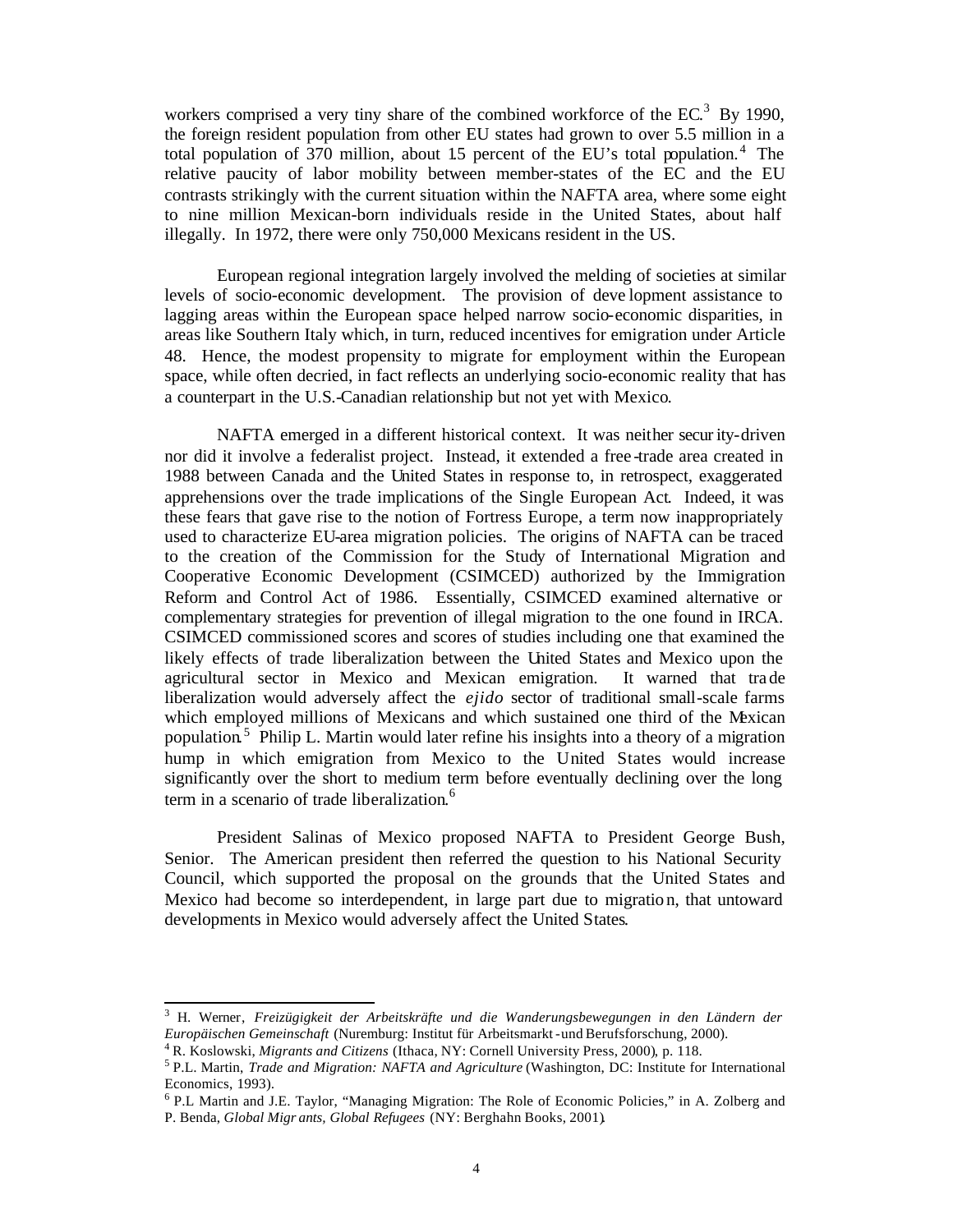Hence, security concerns figured in the Bush administration's embrace of the NAFTA concept, but much less centrally than in the European regional integration context. Moreover, the NAFTA proposal involved no explicit political project as in the European context. NAFTA would deepen socio-economic interdependence between the three partner states but all three jealously guarded their sovereign prerogatives. Indeed, so sharp were differences between the United States and Mexico over illegal migration that a decision was made to exclude the "poison pill" of migration from NAFTA negotiations. Paradoxically, then, only one minor formal clause of the NAFTA treaty pertains to migration while, in fact, migration control concerns figured centrally in the diplomatic initiative. Indeed, both President Salinas and President Clinton would argue in support of signature and ratification of the NAFTA treaty that it would reduce illegal Mexican migration to the United States. To paraphrase President Salinas, either the United States would get Mexican tomatoes or Mexican workers.

A decade after the signing of the NAFTA treaty, Mexican immigration to the United States is surging. Preliminary analysis of the 2000 census suggests that the proportion of illegal entrants among Mexican migrants to the United States has increased significantly. The downward slope in the expected hump has yet to materialize although there are Mexican experts who contend that changing demographic and socio-economic realities in Mexico will result in decreasing Mexican emigration to the United States soon.

In retrospect, Article 48-like freedom of movement with the NAFTA area can at best be termed visionary. There are those who view socio-economic integration as mechanistically or inevitably leading to spillover and deeper political integration between governments involved in a regional integration process. However, it took the German Question, the resultant commitme nt to regional integration to prevent recurrence of war and a federalist project for such an outcome to materialize in the European regional integration context. Leadership or volitional variables mattered a great deal in the development of the EU. The unilateralist, even imperialist, dimensions of U.S. foreign policy under George W. Bush stand in sharp contrast.

Moreover, NAFTA differs from the European regional integration process because the United States so dwarfs Mexico economically. The difficulties encountered by African regional integration projects like the Economic Community of West African States (ECOWAS) in this respect are telling. Rather than socio -economic integration resulting in deeper political integration and freedom of labor movement, mass deportations of community workers frequently result as in the Nigerian mass expulsions of the 1980s. 7 Aderanti Andepoju has identified the socio-economic predominance of one member state in multi-state regional integration frameworks as a recurrent obstacle to successful regional integration in Africa. Typically, the richest state in a regional integration project absorbs most of the labor movement within the region which eventually leads to political frictions, conflicts and mass expulsions, especially in periods of economic recessions, such as experienced by Nigeria when oil prices plummeted and governmental instability increased<sup>8</sup>

<sup>7</sup> S. Ricca, *Migrations internationals en Afrique* (Paris: L'Harmattan, 1990).

<sup>8</sup> Anderanti Andepoju, "Regional Integration, Continuity and Changing Patterns of Intra-Regional Migration in Sub-Saharan Afirca," in M.A.B. Siddique, ed., *International Migration into the 21st Century*  (Cheltenham: Edward Elgar, 2001).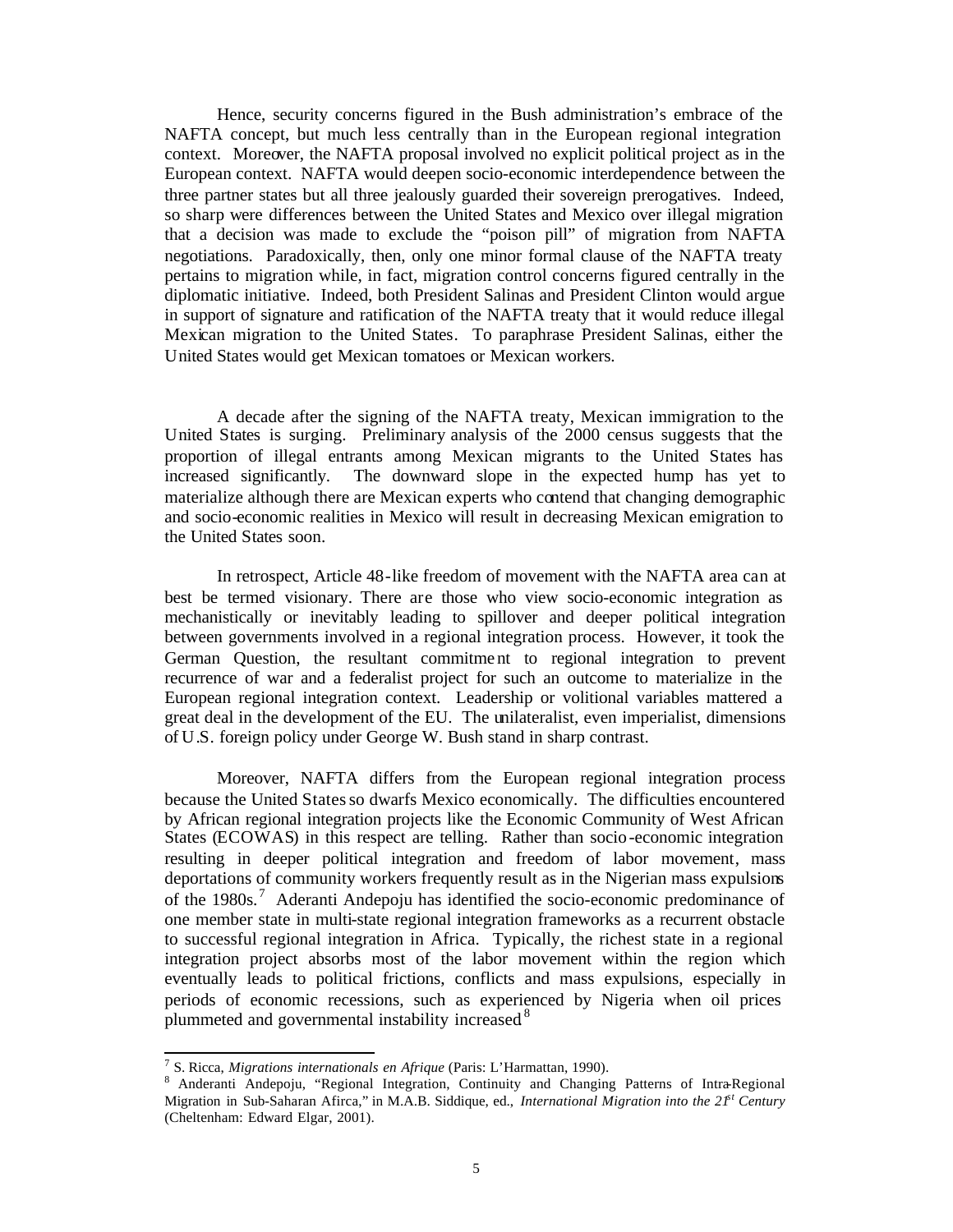Few recall today that a mass repatriation of Mexicans living in the U nited States occurred in the 1930s and that Operation Wetback in 1954 resulted in the *manu militari* deportation of one million Mexicans. Mexican apprehensiveness over interpretation of President George W. Bush's interview with the Copely News Service in March 2003, in this respect, does not appear unwarranted. Regional integration within NAFTA does not ensure an outcome similar to freedom of movement for European citizens.

## **Are there other Possible Re ferents for NAFTA?**

The cases of Italy, Spain, Portugal and Greece in European regional integration seem germane when contemplating possible European referents for NAFTA. Instead of focusing on the extension of freedom of movement to Italian workers under Article 48, which came grudgingly and, for the Italian government, belatedly, Mexico and the United States would do well to focus on how European Community investments in infrastructure and development in the Mezzogiorno helped attenuate international migration. Instead of haggling over expanded admissions of temporary Mexican workers to the United States, which after all would signify a regression to a muchdecried *bracero* policy, would not it make more sense for the United States and Mexico to focus on infrastructural investments likely to foster Mexico's socio-economic development?

Foreign assistance has a bad reputation within the Beltway and most U.S. citizens have very mistaken notions about how much foreign aid the United States provides. Undoubtedly, some of the hostility to U.S. foreign assistance arises from the way that it has been allocated in recent years- mainly to Israel and Egypt and much of it in the form of military and tied assistance. Public opinion polling, however, consistently finds the general public to be supportive of generous US foreign assistance. The George W. Bush administration's rejection of Kofi Annan's initiative at Monterey thus amounted to a classic volte-face. However the grudging acceptance by the Administration to increase U.S. foreign aid as part of a global strategy to alleviate the roots of terrorism may signal an important departure.<sup>9</sup>

Spain, Portugal and, to a lesser extent, Greece also might be viewed as referents. Spain and Portugal underwent a remarkable transition from lands of emigration to lands of immigration during the period that roughly coincided with their accession to full membership. The prospect of Iberian membership prompted a debate eerily reminiscent of the 2000-2001 debate over the migratory consequences of Poland's entry into the EU. <sup>10</sup> Some feared a tidal wave of Spanish and Portuguese emigration to other EU member-states after the completion of the transition period. More lucid voices pointed to the lessons of the Italian precedent and, it turned out, they were right. Spain and Portugal retained huge expatriate populations in the aftermath of full membership but no tidal wave of new Spanish and Portuguese community workers materialized. To paraphrase Ray Koslowski, intra-European capital mobility substituted for intra-European labor mobility.<sup>11</sup> Between the onset of negotiations over Iberian accession and completion of the transition period, Spain and Portugal underwent a significant

 9 B. Crossette, "Annan says Terrorism Roots are Broader than Poverty," *New York Times*, March 7, 2002. <sup>10</sup> E. Hönekopp and H. Werner, "Is the EU's Labour Market Threatened by a Wave of Immigration?"

*Intereconomics*, January 1, February, 3-8, 2000.

 $\frac{11}{11}$  Koslowski, p. 17.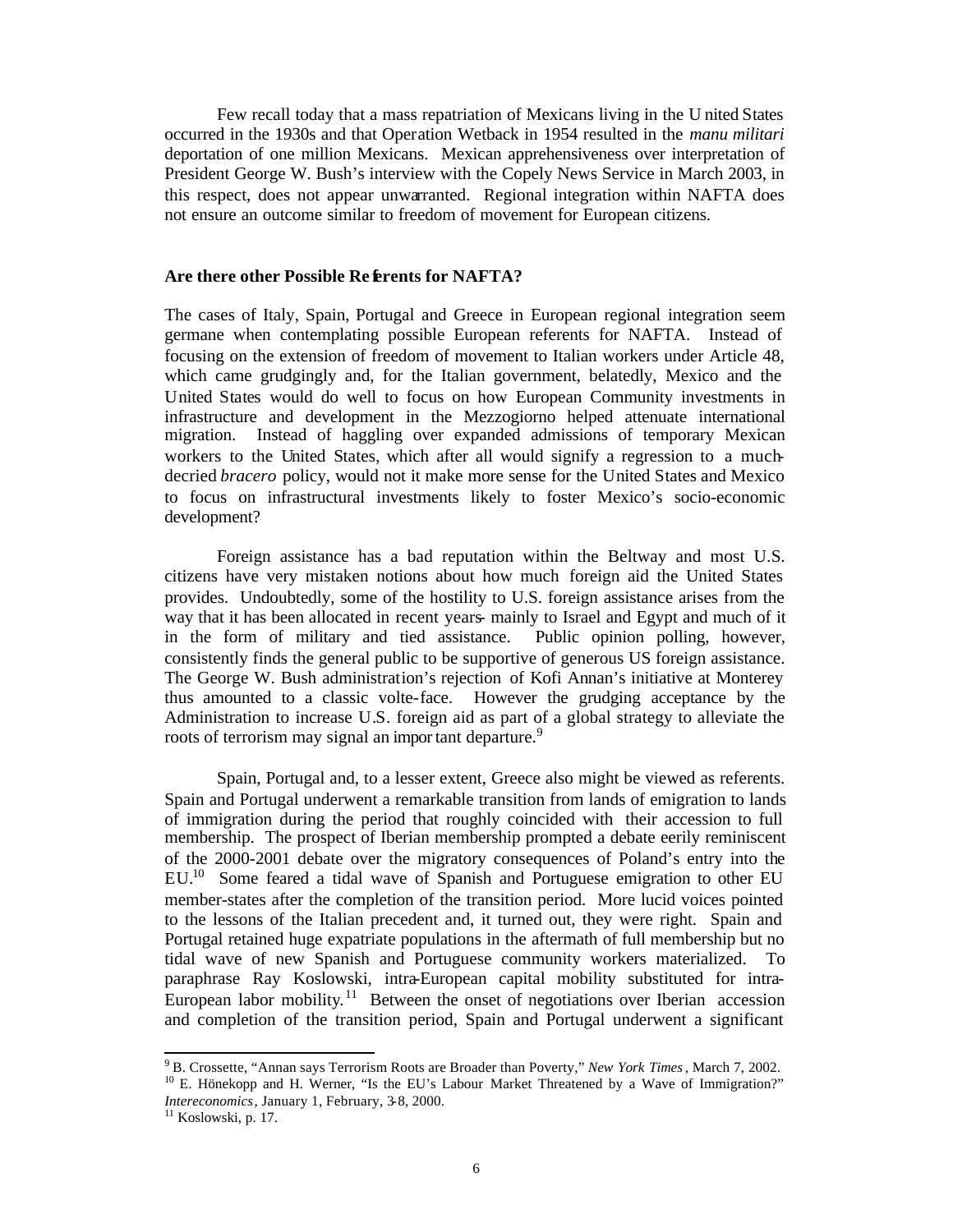socio-economic transformation, linked in large part to the prospect of EU membership. Changing Iberian demographic realities also helped foster change. Spain in particular underwent a migration transition in the 1980s and 1990s that was roughly analogous to the migration transition in Italy in the 1970s.

There are indications that Mexico has begun to undergo migration transition. Most migration to Mexico remains transit migration. But migrant populations have long contributed to the labor force of certain regions of Mexico, such as Chiapas, and recent legalization policies undertaken by the Mexican government acknowledged an insufficiently understood aspect of Mexican society.

Mexico's status as a land of both emigration, transit migration and of immigration is far from unusual, indeed such status is increasingly the global norm. Recognition of that multi-faceted reality has become a more important factor in U.S.- Mexico dialogue over migration issues in the wake of September 11. Some have called for a hemispheric or at least NAFTA area defense perimeter in which immigration policies are harmonized in a way analogous to on-going EU efforts to negotiate a common immigration policy. Mexico apparently has sought to link its cooperation with such a strategy to U.S. initiatives concerning illegally resident Mexicans in the United States.

Leaving aside Portugal and Greece for reasons of parsimony, Spain's incorporation into the Schengen space constituted a *sine qua non* for its accession. As soon as Schengen rules applied, notably the imposition of visa requirements on Moroccans, the first pateras transporting illegal Moroccans and Black Africans arrived on Spain's coasts. In the 1990s, migratory pressures upon Spain appeared to intensify, perhaps spurred on by Spain's recurrent legalization policies and authorization of smallscale temporary foreign worker recruitment. By late 2001, an association representing Moroccans in Spain estimated that some 4,000 Moroccans alone had perished seeking to enter Spain in the previous five years. Such figures, of course, are notoriously difficult to substantiate but they provide some measure of the passion evoked by Spain's immigration dilemmas in recent years.<sup>12</sup> The currently ruling conservative government has subsequently repudiated legalization policy and has infuriated Morocco with its proposals adopted at the Tampere EU summit, which seek to encourage Morocco to impose visa requirements on many Sub-Saharan African countries in order to stem transit migration through Morocco to Spain.

There is much for both Mexicans and Americans to mull over on the possible referent to Spain. In terms of much analyzed specific policies that have been endlessly debated in the U.S.-Mexico context, recent experiences in Spain seem to confirm the conventional wisdom. Legalization policies offer humanitarian relief to illegally resident aliens but do nothing to alter illegal migration dynamics.<sup>13</sup> Indeed, they probably serve to attract additional illegal migration. Temporary foreign worker admissions policies are difficult to administer and often become "back door" legalization policies and probably also serve to increase illegal migration. The United

<sup>12</sup> A. Belguendouz, "La Dimension Migratoire Maroco -Hispano-Européenne: Quelle Cooperation?" in *A New Security Agenda for Future Regional Co-operation in the Mediterranean Region* (Rome: Fourth Mediterranean Dialogue International Research Seminar, NATO Defense College, November 2001).

<sup>13</sup> Organization for Economic Cooperation and Development (OECD), *Combating the Illegal Employment of Foreign Workers* (Paris: OECD, 2000).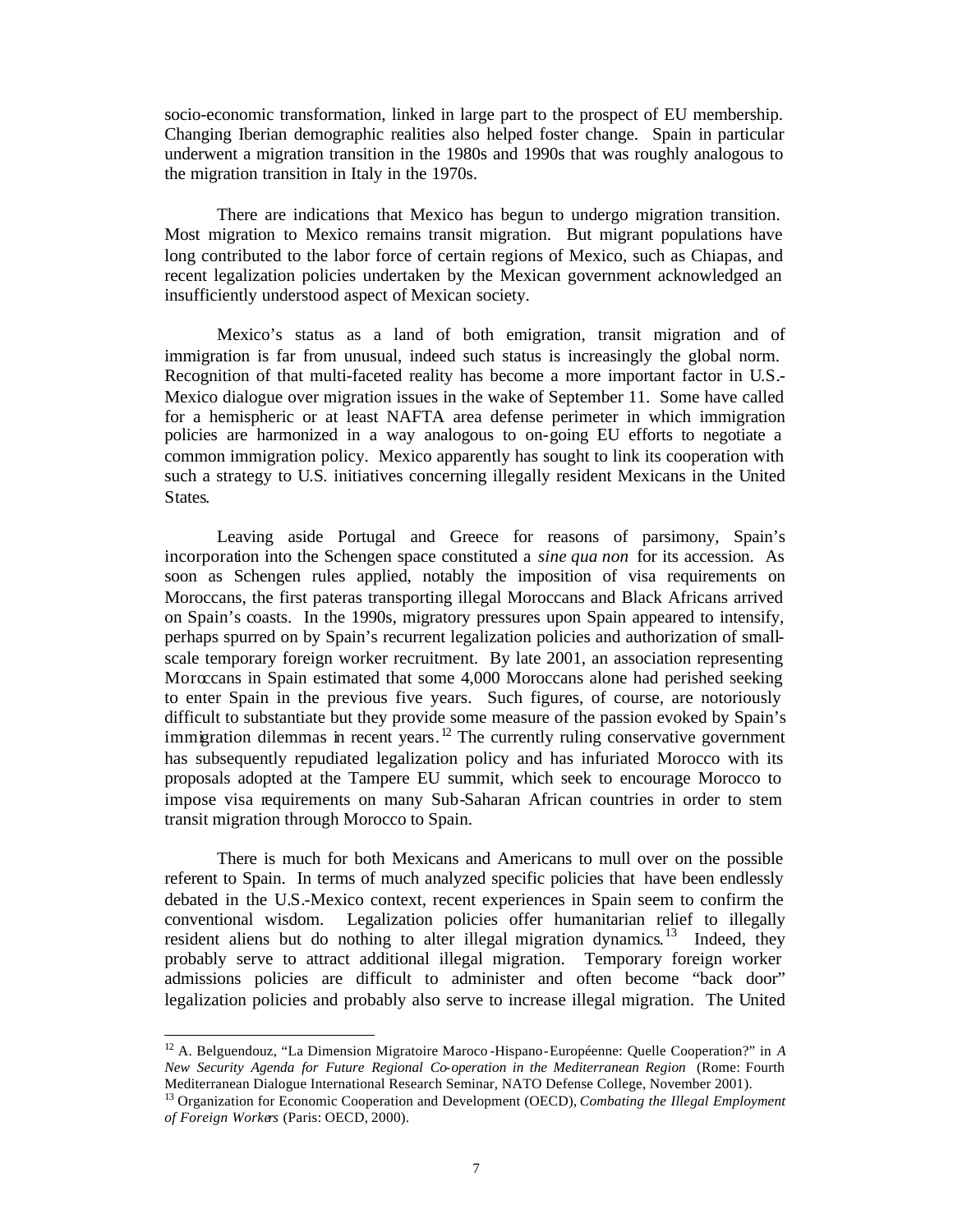States and Mexico should examine specific instruments or policies implemented by Spain very closely, because these policies appear to have aggravated rather than alleviated illegal migration.

The germaneness of Morocco, and by extension Tunisia and Algeria, to NAFTA zone migration policy is suggested by commonplace reference to the partnership agreements of recent years as EU mini-NAFTA pacts. Indeed, the signature of NAFTA appears to have had what Reinhard Bendix termed a "demonstration effect" upon the EU and its North African partners. The partnership agreements created free trade areas and foresaw cooperation on migration policies matters, particularly to reduce illegal migration.

Morocco had a long track record of cooperation with European states, particularly with France, on bilateral migration matters. Despite the partnership pact with the EU, Moroccan-Spain and Moroccan-EU tensions have increased. Migration regulation is only one of several fractious issues, but it may be the most significant. Interestingly, Morocco has come to embrace notions that closely parallel Mexico's official views in bilateral negotiations with the United States over Mexican migration. Specifically, Morocco views illegal emigration to the EU space as labor market-driven, essentially a response to unmet employer demand. EU member-states such as Spain, like the United States, view illegal migration as violations of law. Morocco regards migrant integration and initiatives against discrimination as priorities for Spain and the EU, not prevention of illegal migration.

The worsening state of Morocco-EU relations in recent years seems to contrast sharply with the direction of U.S.-Mexico relations. But appearances can be deceiving and the historically antagonistic U.S.-Mexico relationship, particularly over bilateral migration issues, may well resume as the afterglow of the honeymoon period fades. For all the transatlantic contextual differences, Morocco and Mexico find themselves in quite analogous situations. The likely effects of the partnership agreements upon emigration from North Africa will probably parallel the migration hump foreseen for migration in the U.S.-Mexico trade liberalization scenario.<sup>14</sup>

Turkey's relationship to European regional integration differs greatly from that of North African countries. Turkey acceded to EC association status in 1972, a step then understood as foreshadowing eventual full membership. Turkish citizens comprise the largest population of third country nationals within the EU space, totaling over three million, with the more than two million Moroccans in the EU next in line. Turkey now comprises a customs union with the EU but has repeatedly seen its bids for full membership in the EU rebuffed despite strong U.S. pressure upon EU member-states in support of Turkey's accession. Long-standing U.S. support for Turkey's full membership has complicated U.S.-EU relations and amounts, as Joaquín Roy has suggested, to U.S. meddling in the internal affairs of the European Union.

The U.S. advocacy ignores a multitude of problems and issues which stand in the way of Turkish full membership. There is no need here to elaborate upon those many problems and issues as they have been ably analyzed elsewhere.<sup>15</sup> Suffice it to

<sup>&</sup>lt;sup>14</sup> G. White, "Encouraging Unwanted Immigration: A Political Economy of Europe's Efforts to Discourage North African Immigration," *Third World Quarterly,* 20:4, 1999.

<sup>15</sup> B. Buzan and T. Diez, "The European Union and Turkey," *Survival*, Vol. 41, Spring 1999.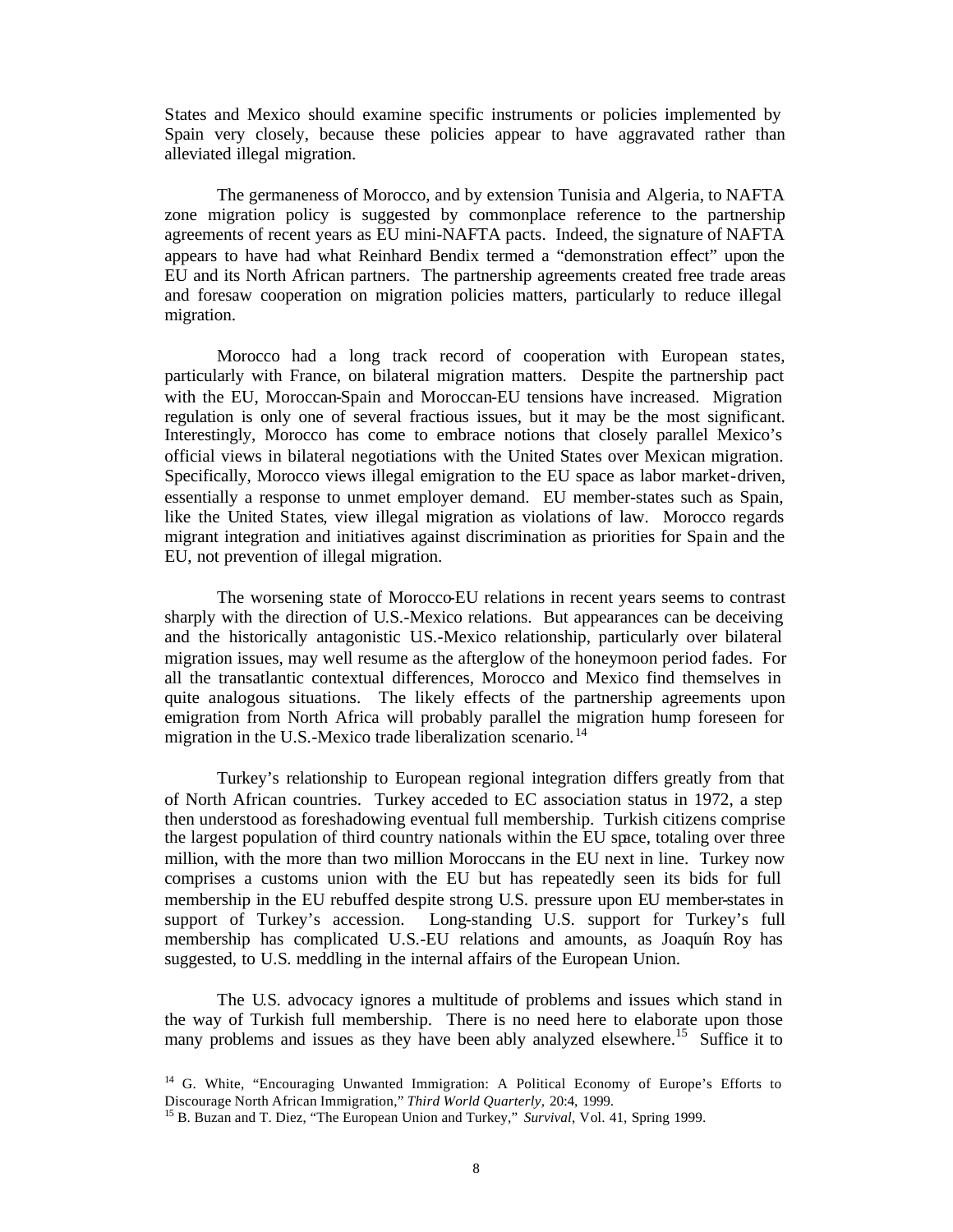note here that a key dimension of the bundle of problems and issues standing in the way is the prospect for unacceptably high levels of Turkish emigration after the completion of a transition period. Such a scenario is politically unpalatable to most EU member states despite the looming demographic declines in countries like Germany, Spain and Italy. This constitutes a key reason why the horizon for Turkey's full membership remains remote and distant but still possible.

Currently, Turkey like Morocco is coming under considerable pressure to harmonize its immigration policies with those of the EU. For instance, Turkey's refugee law and policy recently changed with Turkey discontinuing the long established practice of granting preferential entry to ethnic Turks from former Ottoman lands. Turkey is also contemplating imposition of employer sanctions and reform of its policies towards asylum seekers.<sup>16</sup> These proposed changes could be quite significant as Turkey has long tolerated the presence of three to four million aliens, most of whom hail from nearby countries like Iran and Iraq. If Turkey were to alter its de facto policy of toleration, and thereby more closely approximate public policies in the EU area, there could be significant repercussions upon a region already confronting politically destabilizing population movements, such as the massive inflow of Iraqis to Jordan.

Turkey's relationship to the EU somewhat parallels Mexico's to the United States, although the former involves a customs union while the latter a free trade agreement. In both instances, the legacy of past temporary foreign worker recruitment policies weighs heavily. That legacy mitigates against full membership for Turkey in the EU, turning on its head the unwarranted assumption that worker migration necessarily leads to deeper socioeconomic and political integration.

Mexico continues to seek expanded admission of its citizens as temporary workers in the US and apparently would regard a return to *bracero*-like policy as progress in the U.S.-Mexico bilateral relationship. But the *bracero* policy was terminated in 1964 for good reasons just as were guest worker policies in the 1972 to 1974 period in Western Europe. Temporary foreign worker recruitment policies in Europe and North America constituted flawed public policies that resulted in considerable unanticipated settlement and illegal migration. There is no good reason to think that expanded admissions of temporary foreign workers from Mexico to the United States is going to hasten the day that President Fox's vision of a border-free North America arrives. The track record of temporary foreign worker admissions policies contributing to harmonious bilateral or regional relations is unpromising.

Turkey, thus, may constitute a more relevant European referent for NAFTA. As long as Turkey lags far behind the EU economically and long-term prospects for high rates of Turkish emigration remain, deeper integration with the EU through full membership will prove elusive. When guest worker policies in Western Europe were curbed or stopped in the early 1970s, several million Turks were registered for recruitment.<sup>17</sup> Some thirty years later, full membership for Turkey in the EU remains elusive, in part because of the perception that too many Turks would emigrate if granted freedom of labor mobility within the EU.

<sup>16</sup> OECD, *Trends in International Migration* (Paris: OECD, 2001), p. 254.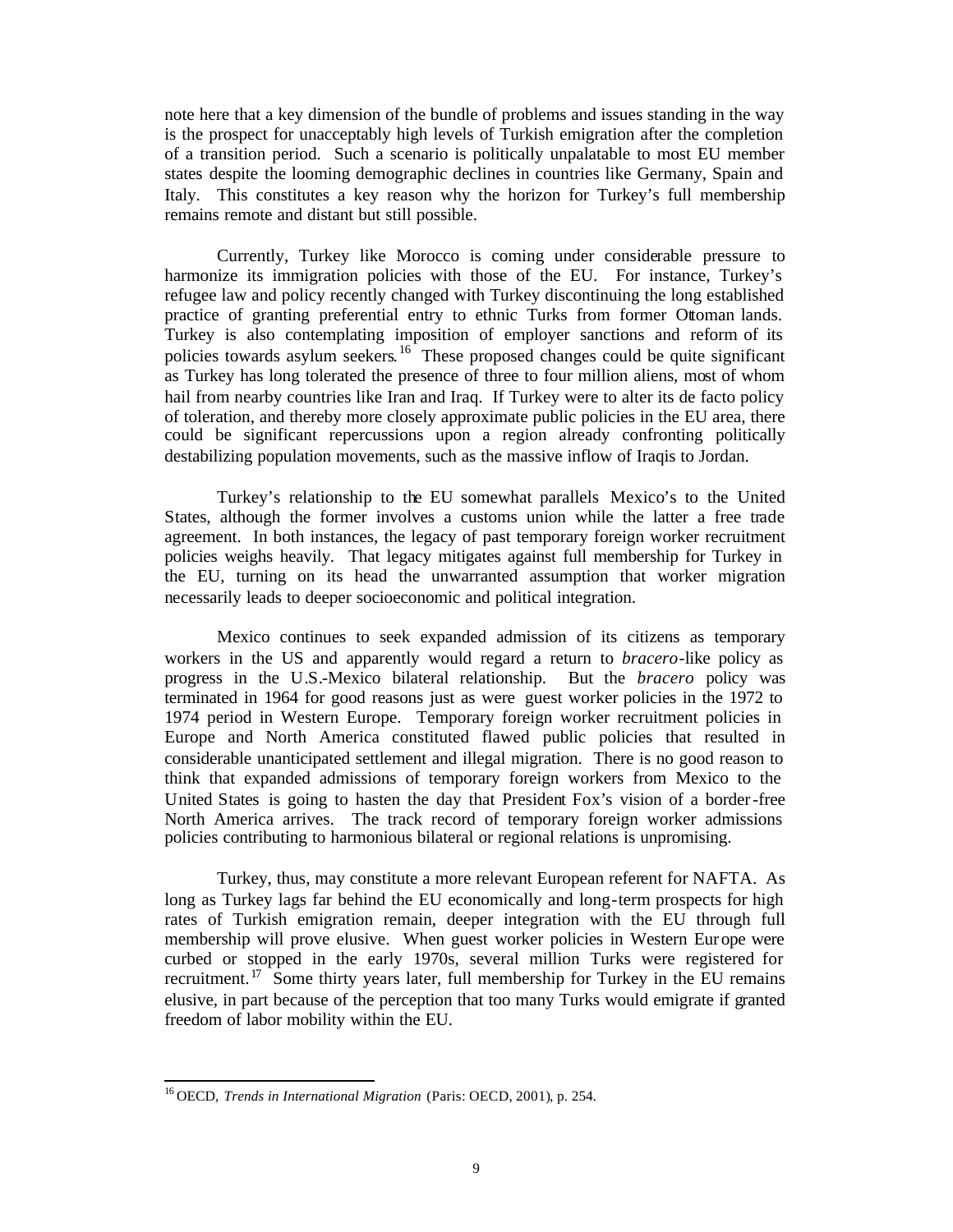### **Comparing Labor Migration within NAFTA and the EU: A Research Agenda**

There have been a number of efforts to compare the European and North American migratory systems, and policy-oriented transatlantic compa risons of international migration stretch back to the mid-1970s, if not earlier. Yet important misapprehensions persist as attested to by unwarranted allusions to a European referent to NAFTA in the U.S.-Mexico immigration honeymoon period. This suggests that much more work needs to be done by all concerned parties, including Americans.

Migration issues can no longer be dismissed as peripheral or esoteric. They vitally affect security, inclusive of that of migrants. The United States does not seem to appreciate fully how European security concerns are related to the prevention of "unwanted" migration. Transatlantic tensions over Iraq arise, in part, from differing perceptions of security threats. The EU wants to stabilize the Middle East, the source of so much immigration to the EU. It understands that a likely consequence of further conflict in the Middle East will be greater pressure for emigration to the EU.

The United States appears oblivious to the fears of its European allies, inclusive of Turkey. Indeed, it appears to view the war with Iraq as possibly resulting in regime change and democratization. It courts elements of the approximately four million expatriate Iraqis, out of a total population of some twenty-two million, to help bring about democratization.

Meanwhile, Arab scholars and leaders warn of a war opening the proverbial jaws of hell. Mass movement of people appears to figure centrally in this apocalyptic vision. Surely it is high time for transatlantic comparisons of immigration and migration policies to take their implications for security seriously, especially if war with Iraq increases the appeal of al-Qaida amongst Muslims in the transatlantic area, as seems predictable.

<sup>17</sup> P.L. Martin, *The Unfinished Story, Turkish Labour Migration to Western Europe* (Geneva: International Labour Organization, 1991).